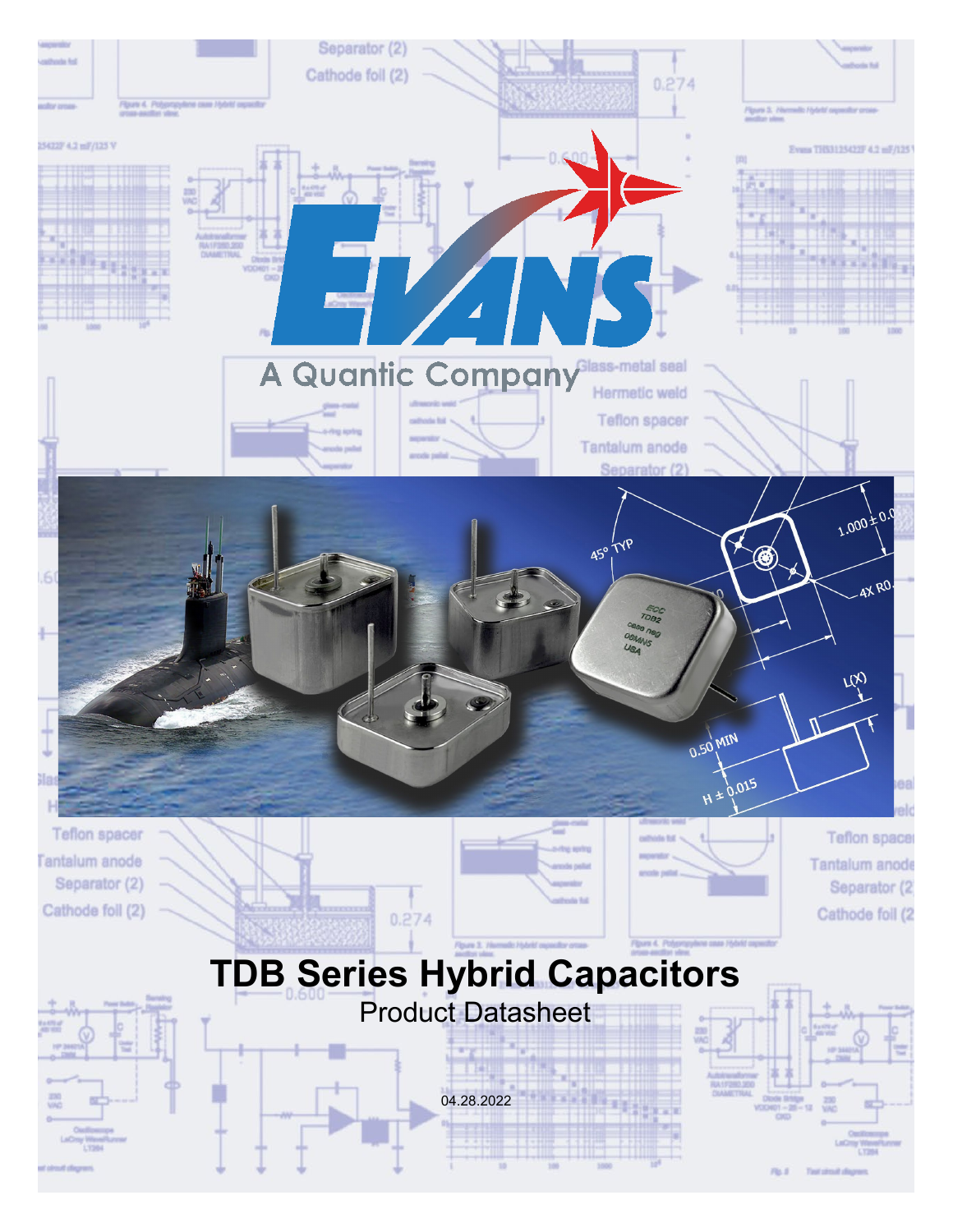

#### **Product Overview**

The capacitor shall utilize sintered tantalum anodes and ruthenium oxide coated cathodes operating in aqueous electrolyte. The components shall be hermetically sealed in a welded tantalum case with a glass-to-metal seal.

The TDB Series comes in a 1.0" x 1.0" square case and has the highest power density of any tantalum capacitor technology.

#### **Electrical Specifications**

| Rated Voltage Range | 10VDC to 125VDC             |
|---------------------|-----------------------------|
| Capacitance Range   | 750uF to 150,000uF          |
| $ $ Life (@85°C)    | >2000 hours @ Rated Voltage |

#### **Mechanical Specifications**

| Test                | <b>Method</b>                                                     | <b>Condition Remarks</b> |                          |
|---------------------|-------------------------------------------------------------------|--------------------------|--------------------------|
| Shock               | MIL-STD-202 METHOD 213 G                                          |                          | Tested for 11ms at 50g   |
|                     | MIL-STD-202 METHOD 204 D                                          |                          | 12 sweeps/axis, 20g peak |
| <b>Nibration</b>    | MIL-STD-202 METHOD 214  II, Letter E  1.5 hours/axis, 19.64g peak |                          |                          |
| Moisture Resistance | MIL-STD-202 METHOD 106                                            |                          | <b>6V Polarity</b>       |

| Solderability             | To ANSI J-STD-002                                                                       |
|---------------------------|-----------------------------------------------------------------------------------------|
|                           | Operating Temperature Range  -55°C to +85°C or 125°C with voltage derating (see page 3) |
| Storage Temperature Range | $-62^{\circ}$ C to $+130^{\circ}$ C                                                     |

### **Capacitor Life**

TDB Series capacitors are rated for >2,000 hours at 85°C and rated voltage or 125°C at de-rated voltage. The effective life of a capacitor in a given application is based on the specific operating voltage and average temperature.

TDB Series Capacitors have an unlimited Shelf life.

### **Environmental Compliance**

Standard TDB ratings are RoHS 5/6 compliant to EU RoHS Directive 2011/65/EU.

- Negative terminal is 60/40 SnPb plated copper wire
- Positive Terminal is 60/40 SnPb plated Nickel Tube
- Lead free RoHS compliant options available upon request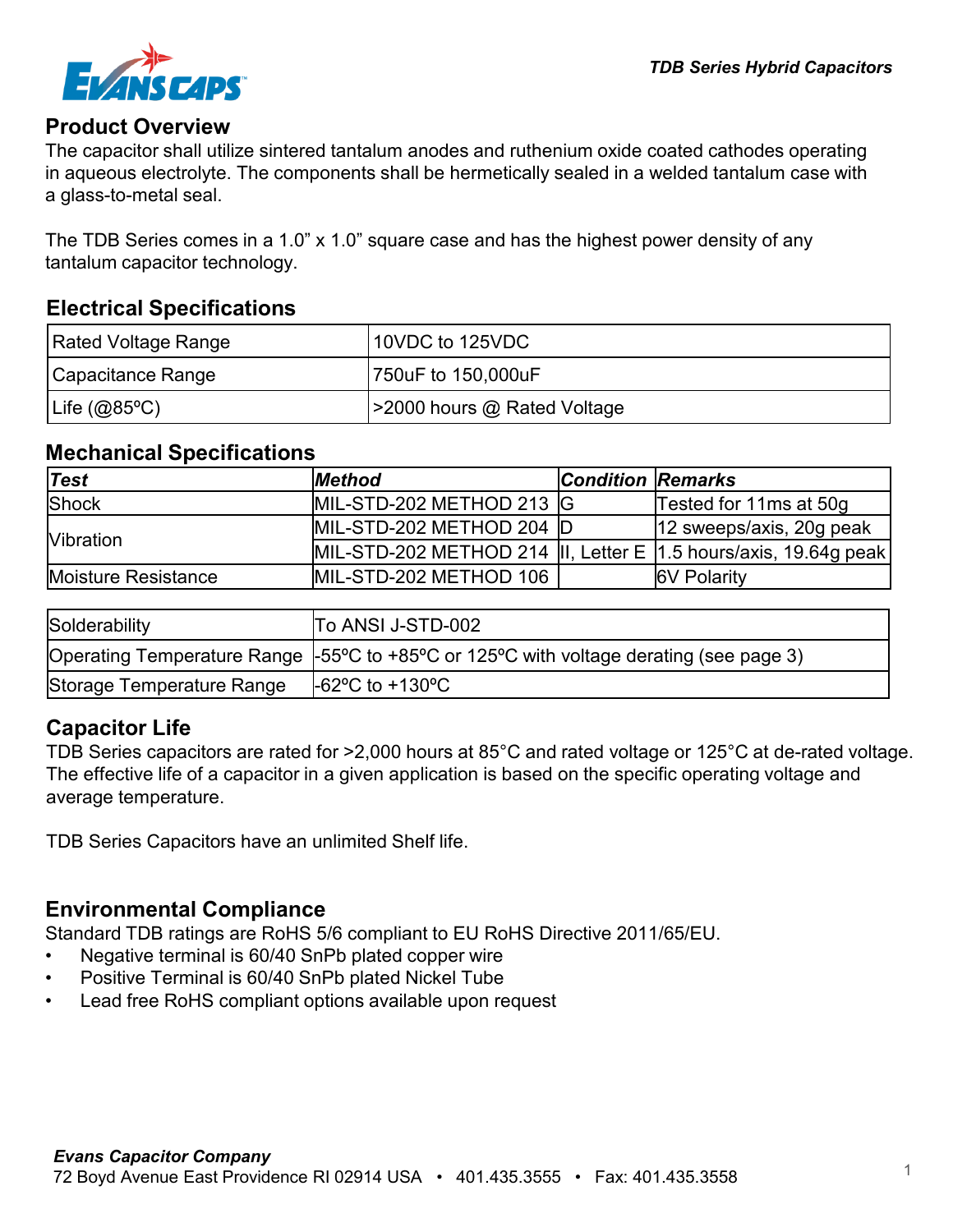

## **Handling Guidelines**

Attachment / Mounting by leads only is discouraged in applications exposed to mechanical shock or vibration. Always ensure capacitor is firmly secured to PWB, by either mounting studs, epoxy staking or both (preferred for vibration environments)

- Provide adequate care to protect the glass to metal seal (GTMS)
	- Avoid forces on the positive terminal, lateral, axial or torque.
	- Avoid mechanical shock to the positive terminal.
	- Secure the part to PWB before soldering
- Mounting with studs
	- #2-56 CDA-752 studs are available as a standard option.
	- Use spacers (provided) to fill the gap between PWB and leaded surface of capacitor.
	- Tighten Studs to 30-40 in-oz.
	- Secure nuts (provided) with red Loctite. Do not use lock washers.
- Potting / Epoxy Staking
	- We advise epoxy staking capacitor to PWB even when using studs, for maximum vibration tolerance.
	- In some applications it may be advisable to pot the cavity between the PWB and leaded surface.
	- Highest shock/vibration applications may require the capacitor to be fully potted.
- Soldering
	- Rim of capacitor is intended to mate directly to PWB. Advise using "no-clean" flux.
	- Utilize ANSI J-STD 001 Standard Through hole Soldering methods.
- Lead trimming
	- Provide adequate care if leads must be trimmed.
	- Trimming the positive terminal is not recommended.
	- Lead lengths available in 1/32" increments from 0.125" when measured from the rim of the capacitor.

### **Recommended PWB Layout with Minimum PTH Diameters**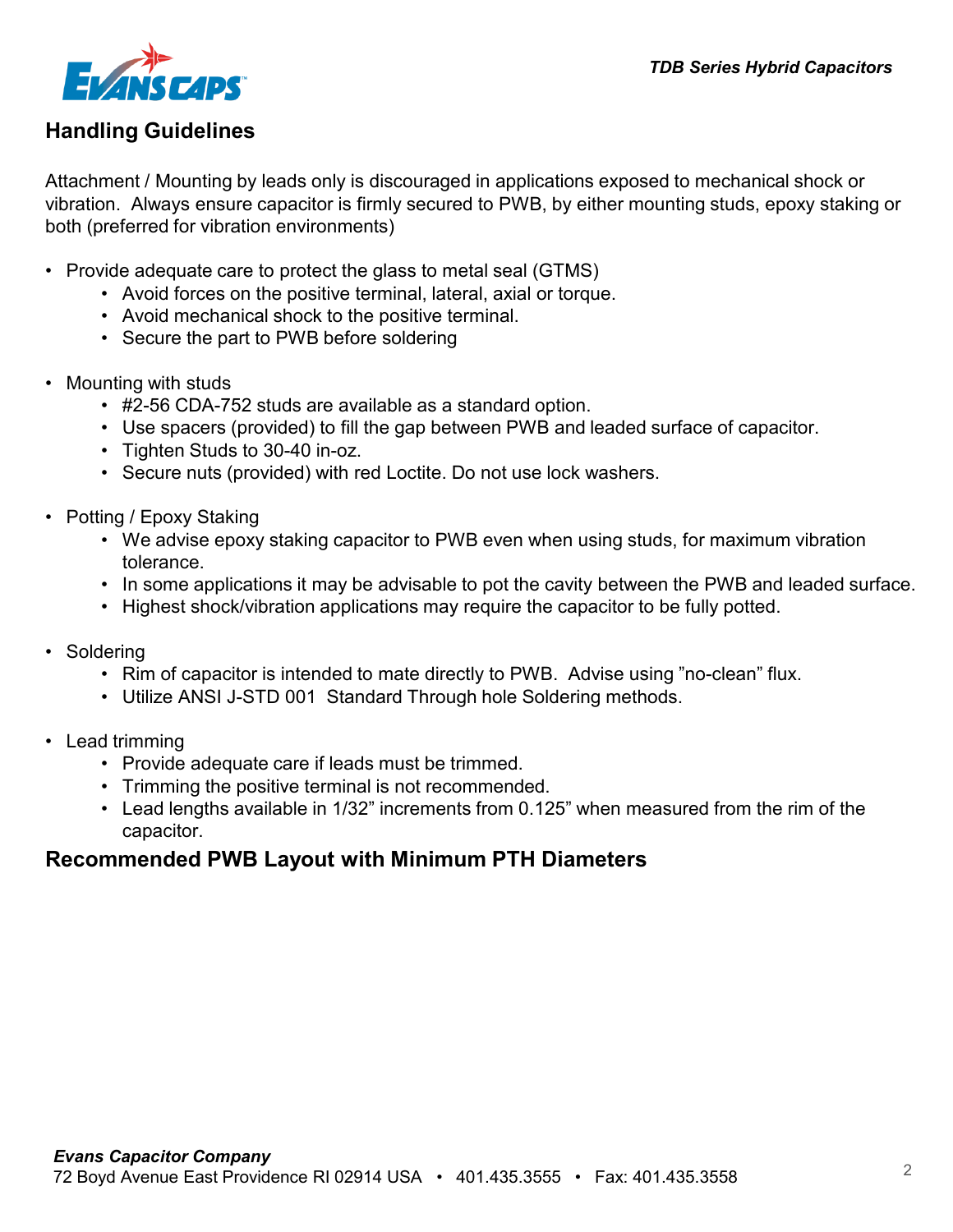

| <b>Part Number Description</b>                                                                                                                                                                                    |     |     |  |  |             |  |  |  |
|-------------------------------------------------------------------------------------------------------------------------------------------------------------------------------------------------------------------|-----|-----|--|--|-------------|--|--|--|
| <b>Product</b><br><b>Voltage</b><br><b>Option:</b><br><b>Option:</b><br><b>Option:</b><br>Cap<br><b>Stud Mount</b><br>±10% Rating<br><b>Custom Center Lead</b><br><b>Series</b><br><b>Rating</b><br><b>Rating</b> |     |     |  |  |             |  |  |  |
| TDB#                                                                                                                                                                                                              | XXX | XXX |  |  | <b>SMXX</b> |  |  |  |

# **Ratings Table**

| $85^{\circ}$ C | <b>Capacitance</b> | <b>Part Number</b> | $125^{\circ}$ C | <b>Surge</b>   | <b>DCL 25°C</b> | <b>DCL 85°C</b> | <b>ESR</b>          | Weight          | <b>Height</b><br>(Dim H) |
|----------------|--------------------|--------------------|-----------------|----------------|-----------------|-----------------|---------------------|-----------------|--------------------------|
| (VDC)          | $(\mu F)$          |                    | (VDC)           | <b>Voltage</b> | $(max)^1$       | $(max)^1$       | $(max)^1$           | $(max)^1$       | (± 0.015)                |
| 10V            | 30,000             | TDB1010303RD       | 6V              | 11V            | $75\mu A$       | 0.75mA          | $55m\Omega$         | 34g             | 0.329                    |
| <b>10V</b>     | 60,000             | TDB2010603RD       | 6V              | 11V            | $150\mu A$      | 1.50mA          | $35m\Omega$         | 47g             | 0.475                    |
| 10V            | 90,000             | TDB3010903RD       | 6V              | 11V            | $225\mu A$      | 2.25mA          | 30mΩ                | 61g             | 0.620                    |
| 10V            | 120,000            | TDB4010124RD       | 6V              | 11V            | $300\mu A$      | 3.00mA          | $25m\Omega$         | 74g             | 0.766                    |
| 10V            | 150,000            | TDB5010154RD       | 6V              | 11V            | 375µA           | 3.75mA          | $20m\Omega$         | 87g             | 0.912                    |
| <b>16V</b>     | 20,000             | TDB1016203RD       | 9.6V            | 17.6V          | $75\mu A$       | 0.75mA          | $55m\Omega$         | 34g             | 0.329                    |
| <b>16V</b>     | 40,000             | TDB2016403RD       | 9.6V            | 17.6V          | $150\mu A$      | 1.50mA          | $35m\Omega$         | 47g             | 0.475                    |
| <b>16V</b>     | 60,000             | TDB3016603RD       | 9.6V            | 17.6V          | $225\mu A$      | 2.25mA          | $30 \text{m}\Omega$ | 61g             | 0.620                    |
| <b>16V</b>     | 80,000             | TDB4016803RD       | 9.6V            | 17.6V          | 300µA           | 3.00mA          | $25m\Omega$         | 74g             | 0.766                    |
| 16V            | 100,000            | TDB5016104RD       | 9.6V            | 17.6V          | 375µA           | 3.75mA          | $20m\Omega$         | 87g             | 0.912                    |
| <b>25V</b>     | 12,000             | TDB1025123RD       | <b>15V</b>      | 27.5V          | $70\mu A$       | 0.70mA          | $55m\Omega$         | 34g             | 0.329                    |
| 25V            | 24,000             | TDB2025243RD       | 15V             | 27.5V          | $140\mu A$      | 1.40mA          | $35m\Omega$         | 47g             | 0.475                    |
| <b>25V</b>     | 36,000             | TDB3025363RD       | 15V             | 27.5V          | $210\mu A$      | 2.10mA          | $30m\Omega$         | 61g             | 0.620                    |
| 25V            | 48,000             | TDB4025483RD       | 15V             | 27.5V          | $280\mu A$      | 2.80mA          | $25m\Omega$         | 74g             | 0.766                    |
| <b>25V</b>     | 60,000             | TDB5025603RD       | 15V             | 27.5V          | 350µA           | 3.50mA          | $20m\Omega$         | 87 <sub>g</sub> | 0.912                    |
| <b>35V</b>     | 7,500              | TDB1035752RD       | 21V             | 38.5V          | $70\mu A$       | 0.70mA          | $75m\Omega$         | 34g             | 0.329                    |
| 35V            | 15,000             | TDB2035153RD       | 21V             | 38.5V          | 140µA           | 1.40mA          | $40m\Omega$         | 47g             | 0.475                    |
| <b>35V</b>     | 22,500             | TDB3035230RD       | 21V             | 38.5V          | $210\mu A$      | 2.10mA          | $35m\Omega$         | 61g             | 0.620                    |
| 35V            | 30,000             | TDB4035303RD       | 21V             | 38.5V          | $280\mu A$      | 2.80mA          | $30m\Omega$         | 74g             | 0.766                    |
| 35V            | 37,500             | TDB5035383RD       | 21V             | 38.5V          | 350µA           | 3.50mA          | $25m\Omega$         | 87g             | 0.912                    |
| 50V            | 5,000              | TDB1050502RD       | 30V             | 55V            | $70\mu A$       | 0.70mA          | $90m\Omega$         | 35g             | 0.329                    |
| 50V            | 10.000             | TDB2050103RD       | <b>30V</b>      | 55V            | $140\mu A$      | 1.40mA          | $50m\Omega$         | 47g             | 0.475                    |
| 50V            | 15,000             | TDB3050153RD       | 30V             | 55V            | $210\mu A$      | 2.10mA          | $40m\Omega$         | 61g             | 0.620                    |
| 50V            | 20,000             | TDB4050203RD       | <b>30V</b>      | 55V            | $280\mu A$      | 2.80mA          | $30m\Omega$         | 74g             | 0.766                    |
| 50V            | 25,000             | TDB5050253RD       | 30V             | 55V            | 350µA           | 3.50mA          | $25m\Omega$         | 87 <sub>g</sub> | 0.912                    |
| 60V            | 3,100              | TDB1063312RD       | <b>36V</b>      | 66V            | $50\mu A$       | 0.50mA          | $125m\Omega$        | 35g             | 0.329                    |
| 60V            | 6,200              | TDB2063622RD       | 36V             | 66V            | $75\mu A$       | 0.75mA          | $75m\Omega$         | 50 <sub>g</sub> | 0.475                    |
| 60V            | 9,300              | TDB3063932RD       | <b>36V</b>      | 66V            | $100\mu A$      | 1.00mA          | $60m\Omega$         | 65g             | 0.620                    |
| 60V            | 12,400             | TDB4063123RD       | 36V             | 66V            | $125\mu A$      | 1.25mA          | $35m\Omega$         | 80g             | 0.766                    |
| 60V            | 15,500             | TDB5063163RD       | 36V             | 66V            | $150\mu A$      | 1.50mA          | $30m\Omega$         | 95g             | 0.912                    |
| 75V            | 2,100              | TDB1080212RD       | 45V             | 82.5V          | $50\mu A$       | 0.50mA          | $125m\Omega$        | 35g             | 0.329                    |
| <b>75V</b>     | 4,200              | TDB2080422RD       | 45V             | 82.5V          | $75\mu A$       | 0.75mA          | $75m\Omega$         | 50 <sub>g</sub> | 0.475                    |
| 75V            | 6,300              | TDB3080632RD       | 45V             | 82.5V          | $100\mu A$      | 1.00mA          | $60m\Omega$         | 65g             | 0.620                    |
| <b>75V</b>     | 8,400              | TDB4080842RD       | 45V             | 82.5V          | $125\mu A$      | 1.25mA          | $35m\Omega$         | 80 <sub>g</sub> | 0.766                    |
| 75V            | 10,500             | TDB5080113RD       | 45V             | 82.5V          | $150\mu A$      | 1.50mA          | $30m\Omega$         | 95g             | 0.912                    |
| 100V           | 1,300              | TDB1100132RD       | 60V             | <b>110V</b>    | $50\mu A$       | 0.50mA          | $125m\Omega$        | 35g             | 0.329                    |
| 100V           | 2,600              | TDB2100262RD       | 60V             | 110V           | $75\mu A$       | 0.75mA          | $75m\Omega$         | 50 <sub>g</sub> | 0.475                    |
| 100V           | 3,900              | TDB3100392RD       | 60V             | <b>110V</b>    | 100µA           | 1.00mA          | $60m\Omega$         | 65g             | 0.620                    |
| 100V           | 5,200              | TDB4100522RD       | 60V             | 110V           | $125\mu A$      | 1.25mA          | $35m\Omega$         | 80g             | 0.766                    |
| 100V           | 6,500              | TDB5100652RD       | 60V             | 110V           | $150\mu A$      | 1.50mA          | $30m\Omega$         | 95g             | 0.912                    |
| 110V           | 1,000              | TDB1110102RD       | 66V             | 121V           | $50\mu A$       | 0.50mA          | $125m\Omega$        | 35g             | 0.329                    |
| <b>110V</b>    | 2,000              | TDB2110202RD       | 66V             | <b>121V</b>    | $150\mu A$      | 1.50mA          | $75m\Omega$         | 50 <sub>g</sub> | 0.475                    |
| 110V           | 3,000              | TDB3110302RD       | 66V             | 121V           | $200\mu A$      | 2.00mA          | $60m\Omega$         | 65g             | 0.620                    |
| <b>110V</b>    | 4,000              | TDB4110402RD       | 66V             | <b>121V</b>    | $250\mu A$      | 2.50mA          | $35m\Omega$         | <b>80g</b>      | 0.766                    |
| 110V           | 5,000              | TDB5110502RD       | 66V             | 121V           | 300µA           | 3.00mA          | $30m\Omega$         | 95 <sub>g</sub> | 0.912                    |
| <b>125V</b>    | 750                | TDB1125751RD       | <b>75V</b>      | 137.5V         | $50\mu A$       | 0.50mA          | $125m\Omega$        | 35g             | 0.329                    |
| 125V           | 1,500              | TDB2125152RD       | 75V             | 137.5V         | 75µA            | 0.75mA          | $75m\Omega$         | 50 <sub>g</sub> | 0.475                    |
| <b>125V</b>    | 2,250              | TDB3125232RD       | <b>75V</b>      | 137.5V         | $100\mu A$      | 1.00mA          | $60m\Omega$         | 65g             | 0.620                    |
| 125V           | 3,000              | TDB4125302RD       | <b>75V</b>      | 137.5V         | $125\mu A$      | 1.25mA          | $35m\Omega$         | 80g             | 0.766                    |
| <b>125V</b>    | 3,750              | TDB5125382RD       | <b>75V</b>      | 137.5V         | $150\mu A$      | 1.50mA          | $30m\Omega$         | 95g             | 0.912                    |